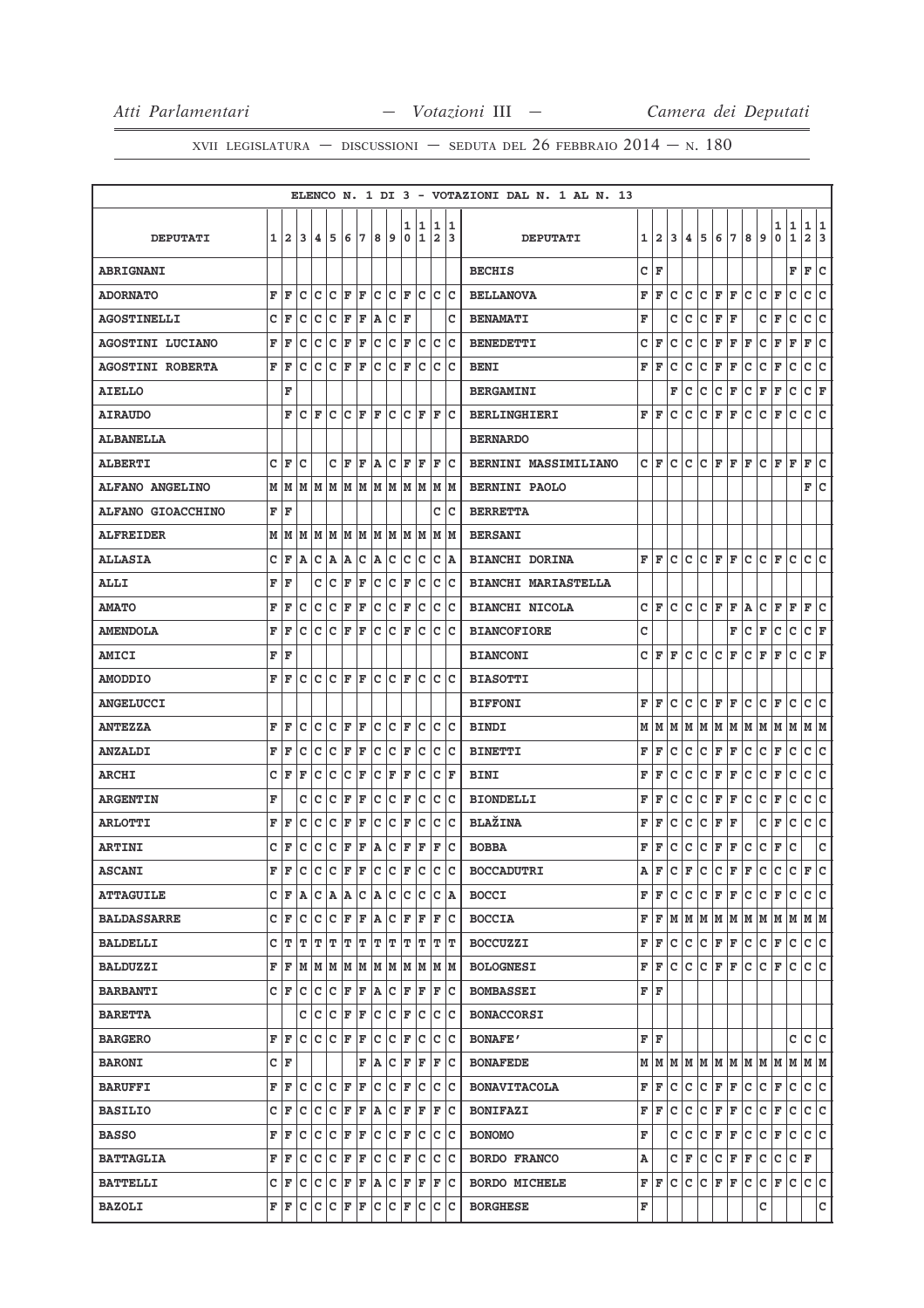|                          |   |              |     |    |              |     |     |              |     |                  |                   |              |        | ELENCO N. 1 DI 3 - VOTAZIONI DAL N. 1 AL N. 13 |     |                |     |   |     |             |   |     |              |        |                  |                              |         |
|--------------------------|---|--------------|-----|----|--------------|-----|-----|--------------|-----|------------------|-------------------|--------------|--------|------------------------------------------------|-----|----------------|-----|---|-----|-------------|---|-----|--------------|--------|------------------|------------------------------|---------|
| <b>DEPUTATI</b>          | 1 | $\mathbf{2}$ | 3   | 4  | 5            | 6   | 7   | 8            | 9   | 1<br>$\mathbf 0$ | 11<br>$\mathbf 1$ | 1<br>2       | 1<br>3 | <b>DEPUTATI</b>                                | 1   | $\overline{a}$ | 3   | 4 | 5   | 6           | 7 | 8   | 9            | 1<br>0 | 1<br>$\mathbf 1$ | 1<br>$\overline{\mathbf{2}}$ | 11<br>3 |
| <b>BORGHESI</b>          | C | F            | A   | c  | ۱A.          | A   | ∣c  | A            | c   | lc.              | lc.               | lc.          | A      | <b>CARBONE</b>                                 | F   | l F            | c   | c | c   | F           | F | c   | c            | F      | c                | c                            | c       |
| <b>BORGHI</b>            | F | F            | c   | c  | c            | F   | F   | C            | c   | F                | lc                | lc.          | Ιc     | <b>CARDINALE</b>                               | F   |                | c   | с | c   | F           | F | C   | C            | F      | $\mathtt{C}$     | c                            | c       |
| BORLETTI DELL'ACQUA      |   |              |     |    |              |     |     |              |     |                  |                   |              |        | <b>CARELLA</b>                                 | F   |                | C   | C | c   | F           | F | с   | c            | F      | c                | c                            | c       |
| <b>BOSCHI</b>            |   | F            |     |    |              |     |     |              |     |                  |                   |              |        | <b>CARFAGNA</b>                                |     |                |     |   |     |             |   |     |              |        |                  |                              |         |
| <b>BOSCO</b>             | F |              |     |    |              |     |     |              |     |                  | с                 | c            | Iс     | <b>CARIELLO</b>                                | c   | F              | c   | c | c   | F           | F | A   | с            | F      | F                | F                            | c       |
| <b>BOSSA</b>             | F | F            | c   | c  | lc.          | F   | ΙF  | lc.          | lc. | ΙF               | c                 | $\mathtt{C}$ | Ιc     | <b>CARINELLI</b>                               | с   | F              | c   | c | с   | F           | F | A   | с            | F      | F                | F                            | ∣c      |
| <b>BOSSI</b>             | C |              |     |    |              |     |     |              |     |                  |                   |              |        | <b>CARNEVALI</b>                               | F   | F              | c   | с | с   | F           | F | с   | с            | F      | с                | С                            | c       |
| <b>BRAGA</b>             | F | F            | C   | c  | $\mathbf{C}$ | F   | l F | $\mathtt{C}$ | c   | F                | c                 | c            | lc     | CAROCCI                                        | F   | F              | C   | c | c   | $\mathbf F$ | F | c   | C            | F      | C                | c                            | c       |
| <b>BRAGANTINI MATTEO</b> | c |              | Α   | c  | A            | lA. |     |              |     |                  |                   |              |        | <b>CARRA</b>                                   | F   | F              | c   | c | c   | F           | F | с   | c            | F      | c                | c                            | lc.     |
| <b>BRAGANTINI PAOLA</b>  | F | F            | C   | c  | C            |     | F   | c            | C   | F                | c                 | c            | c      | <b>CARRESCIA</b>                               |     |                |     |   |     |             |   |     |              |        |                  |                              |         |
| <b>BRAMBILLA</b>         |   |              |     |    |              |     |     |              |     |                  |                   |              |        | <b>CARROZZA</b>                                |     |                |     |   |     |             |   |     |              |        |                  |                              |         |
| <b>BRANDOLIN</b>         | F | F            | c   | c  | c            | F   | F   | c            | Iс  | F                | c                 | c            | Ιc     | <b>CARUSO</b>                                  | F   | ΙF             |     |   |     |             |   |     |              | F      | с                | с                            | c       |
| <b>BRATTI</b>            | F | F            | c   | lc | c            | F   | F   | c            | c   | ΙF               |                   | c            |        | <b>CASATI</b>                                  | F   | F              | c   | c | c   | F           | F | c   | C            | F      | c                | с                            | c       |
| <b>BRAY</b>              | F | F            |     |    |              |     |     |              |     |                  |                   |              |        | <b>CASELLATO</b>                               | F   | F              | c   | c | с   | F           | F | c   | c            | F      | с                | c                            | c       |
| <b>BRESCIA</b>           | C | F            | C   | C  | C            | F   | F   | A            | lc  | F                | F                 | F            | lc     | <b>CASERO</b>                                  |     |                |     |   |     |             |   |     |              |        |                  |                              |         |
| <b>BRESSA</b>            | F | F            | c   | c  | c            | F   | F   | c            | c   | F                | c                 | c            | Ιc     | <b>CASO</b>                                    | с   | F              | c   | c | lc. | F           | F | A   | c            | F      | F                | F                            | lc.     |
| <b>BRUGNEROTTO</b>       | c | F            | C   | c  | C            | F   | F   | A            | C   | F                | F                 | F            | c      | <b>CASSANO</b>                                 | F   | F              | c   | c | c   | F           | F | с   | c            | F      |                  | c                            | ∣c      |
| <b>BRUNETTA</b>          | М | M            | M   | M  | M            | M   | M   | M            | M   | M                | M                 | М            | M      | <b>CASTELLI</b>                                | c   | F              |     |   |     |             |   |     |              |        |                  | F C                          |         |
| <b>BRUNO</b>             | F | F            | c   | c  | c            | F   | F   | c            | c   | F                | c                 | c            | c      | <b>CASTIELLO</b>                               |     | F              |     |   |     |             |   |     |              |        |                  |                              |         |
| <b>BRUNO BOSSIO</b>      | F | F            |     |    |              |     |     |              | c   | F                | c                 | C            | Ιc     | CASTIGLIONE                                    |     | F              | c   | c | c   | F           | F | c   | c            | F      | C                | c                            | c       |
| <b>BUENO</b>             |   | F            | C   | C  | C            | F   | F   | C            | C   | F                | C                 | C            | lc     | <b>CASTRICONE</b>                              | F   | F              | C   | C | c   | F           | F | c   | $\mathtt{C}$ | F      | $\mathtt{C}$     | c                            | c       |
| <b>BUONANNO</b>          | C | F            | Α   | c  | A            | A   | C   | A            | C   | C                | c                 | c            | lA.    | <b>CATALANO</b>                                |     | F              |     |   |     |             |   |     |              |        |                  |                              |         |
| <b>BURTONE</b>           |   | F            | с   | c  | c            | F   | F   | C            | c   | F                | c                 | c            | Ιc     | <b>CATANIA</b>                                 | F   | F              | A   | c | F   | F           | F | c   | c            | A      | c                | c                            | lc      |
| <b>BUSIN</b>             | c | F            | Α   | c  | A            | Α   | c   | A            | c   | c                | c                 | c            | lA.    | <b>CATANOSO GENOESE</b>                        |     |                |     |   |     |             |   |     |              |        |                  |                              |         |
| <b>BUSINAROLO</b>        | c | F            | c   | c  | c            | F   | F   | A            | c   | F                | F                 | F            | Ιc     | <b>CAUSI</b>                                   | F   | F              | c   | c | c   | F           | F | c   | c            | F      | c                | c                            | c       |
| <b>BUSTO</b>             |   | F            | c   | Iс | c            | F   | ΙF  | lA.          | c   | ΙF               | F                 | ΙF           | c      | <b>CAUSIN</b>                                  |     | F              | ۱A. | c | F   | lF.         | F | c   | c            | A      | C                | c                            | lc.     |
| <b>BUTTIGLIONE</b>       | F | F            | c   | c  | c            | F   | lF. | A            | c   | ΙF               | lc.               | c            | Ιc     | <b>CECCONI</b>                                 | СF  |                |     |   |     |             |   |     |              |        |                  |                              |         |
| <b>CALABRIA</b>          |   | F            |     |    |              |     |     |              |     |                  |                   |              |        | <b>CENNI</b>                                   | F   |                | c   | c | c   | F F         |   | c   | c            | F      | c                | c c                          |         |
| CALABRO'                 |   | F            |     |    |              |     |     |              |     |                  |                   |              |        | <b>CENSORE</b>                                 | F F |                |     | c | c.  | F F         |   | c.  | c            | F      | c                | c c                          |         |
| <b>CAMPANA</b>           |   | F            |     |    |              |     |     |              |     |                  |                   | c            | lc     | <b>CENTEMERO</b>                               | C F |                |     |   |     |             |   | c   | F            | c      | c                | C F                          |         |
| <b>CANCELLERI</b>        | C |              |     |    |              |     |     |              |     |                  | F                 | F            | Ιc     | <b>CERA</b>                                    |     | F              | c   | c | c   | F F         |   | c   | с            | F      | с                | c c                          |         |
| <b>CANI</b>              |   |              |     |    |              |     |     |              |     |                  |                   |              |        | <b>CESA</b>                                    |     |                |     |   |     |             |   |     |              |        |                  |                              |         |
| <b>CAON</b>              | c | F            | lA. | c  | A            | A   | c   | A            | Iс  | c                | c                 | c            | A      | CESARO ANTIMO                                  | F   | ΙF             | A   | с | F   | F F         |   | c   | c            | A      | c                | c c                          |         |
| <b>CAPARINI</b>          | C | F            | A   | c  | c            | A   | ∣c  | A            | c   | c                | c                 | C            | A      | <b>CESARO LUIGI</b>                            | c   |                | F   | c | c   | c           | F | c   | F            | F      | c                | C F                          |         |
| <b>CAPELLI</b>           | F | F            | с   | c  | c            | F   | F   | C            | lc  | F                | c                 | F            | Ιc     | <b>CHAOUKI</b>                                 | F   | F              | c   | c | c   | F           | F | c   | c            | F      | c                | c  c                         |         |
| <b>CAPEZZONE</b>         | c | F            | F   | c  | c            | c   | F   | c            | ΙF  | F                | c                 | c            | F      | <b>CHIARELLI</b>                               | c   | lF.            | lF. | c | lc. | c           | F | lc. | F            | c      | c                | CF                           |         |
| <b>CAPODICASA</b>        | F | F            | c   | c  | c            | F   | F   | c            | c   | F                | с                 | c            | Iс     | <b>CHIMIENTI</b>                               |     | F              |     |   |     |             |   |     |              | F      | F                | F C                          |         |
| <b>CAPONE</b>            | F | F            | c   | c  | c            | F   | F   | c            | с   | ΙF               | c                 | c            | lc     | <b>CICCHITTO</b>                               |     |                |     |   |     |             |   |     |              |        |                  |                              |         |
| <b>CAPOZZOLO</b>         | F | F            | c   | Iс | c            | F   | F   | c            | c   | F                | c                 | Iс           |        | CICU                                           |     | C F            |     |   |     |             |   |     |              |        |                  |                              |         |
| <b>CAPUA</b>             |   |              |     |    |              |     |     |              |     |                  |                   |              |        | <b>CIMBRO</b>                                  |     | F F C C        |     |   |     | F F         |   |     | C C F C      |        |                  | c c                          |         |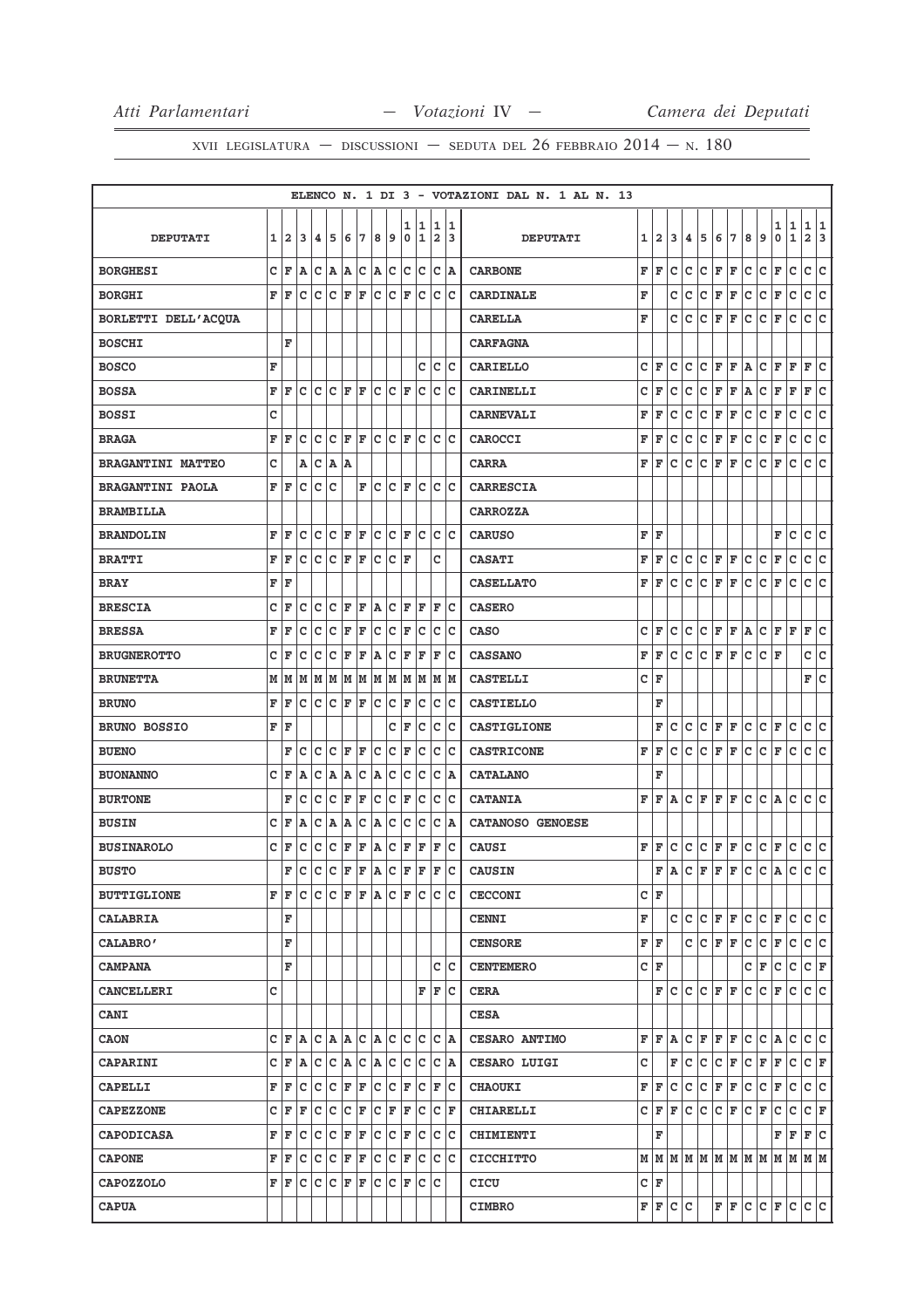|                     |   |                                   |     |     |                     |   |                         |       |                         |        |                                             |                              |        |                     | ELENCO N. 1 DI 3 - VOTAZIONI DAL N. 1 AL N. 13 |     |                         |     |             |    |             |   |     |                                         |        |                            |                  |        |
|---------------------|---|-----------------------------------|-----|-----|---------------------|---|-------------------------|-------|-------------------------|--------|---------------------------------------------|------------------------------|--------|---------------------|------------------------------------------------|-----|-------------------------|-----|-------------|----|-------------|---|-----|-----------------------------------------|--------|----------------------------|------------------|--------|
| <b>DEPUTATI</b>     | 1 | $\overline{2}$                    | 3   | 4   | 5                   | 6 | 7                       | 8     | 9                       | 1<br>0 | 1<br>1                                      | 1<br>$\overline{\mathbf{2}}$ | 1<br>3 |                     | <b>DEPUTATI</b>                                | 1   | $\overline{\mathbf{2}}$ | 3   | 4           | 5  | 6           | 7 | 8   | 9                                       | 1<br>0 | $\mathbf 1$<br>$\mathbf 1$ | 1<br>$\mathbf 2$ | 1<br>3 |
| <b>CIMMINO</b>      |   |                                   |     |     |                     |   |                         |       |                         |        |                                             |                              |        | <b>DECARO</b>       |                                                |     |                         |     |             |    |             |   |     |                                         |        |                            |                  |        |
| <b>CIPRINI</b>      | с | F                                 |     |     |                     |   |                         |       |                         |        | F                                           | F                            | Ιc     | DE GIROLAMO         |                                                |     | F                       |     |             |    |             |   |     |                                         |        | c                          | c                | c      |
| CIRIELLI            | М | M                                 | M   |     | M M                 |   | M M                     |       |                         |        | M  M  M  M                                  |                              | M   M  | DEL BASSO DE CARO   |                                                | F   | F                       | с   | с           | c  | F           | F | c   | c                                       | F      | c                          | c                | c      |
| <b>CIVATI</b>       | F | F                                 | с   | c   | c                   | F | F                       | с     | c                       | F      | c                                           |                              | c c    | DEL GROSSO          |                                                |     | F                       | c   | c           | с  | F           | F | Α   | c                                       | F      | F                          | F                | C      |
| COCCIA              | F | F                                 | c   | c   | с                   | F | F                       | с     | с                       | F      | с                                           | с                            | c      | DELLAI              |                                                | М   | M                       | M   | M           | M  | М           | M | М   | M                                       | M      | М                          | М                | M      |
| <b>COLANINNO</b>    | F | F                                 |     |     |                     |   |                         |       | c                       | F      | с                                           | с                            | Ιc     | <b>DELL'ARINGA</b>  |                                                | F   | F                       | c   | c           | c  | F           | F | с   | c                                       | F      | c                          | c                | lc.    |
| COLLETTI            | c | F                                 | с   | c   | с                   | F | F                       | ۱A    | c                       | F      | F                                           | F                            | c      | DELLA VALLE         |                                                |     | F                       |     |             |    |             |   |     |                                         |        |                            |                  |        |
| <b>COLONNESE</b>    | c | F                                 | с   | с   | с                   | F | F                       | A     |                         | C F    | F                                           | F                            | Ιc     | DELL'ORCO           |                                                | c   | ΙF                      |     |             |    |             |   |     |                                         |        | F                          | F                | c      |
| COMINARDI           | с | F                                 |     |     |                     |   |                         |       |                         |        | F                                           | F                            | c      | DE LORENZIS         |                                                | c   | F                       | c   | с           | c  | F           | F | Α   | с                                       | F      | F                          | F                | c      |
| COMINELLI           | F |                                   | с   | c   | c                   | F | F                       | c     | c                       | F      | c                                           | c                            | lc     | DE MARIA            |                                                | F   | F                       | c   | c           | c  | F           | F | c   | c                                       | F      | c                          | C                | c      |
| <b>COPPOLA</b>      | F | F                                 | c   | c   | c                   | F | F                       | C     | c                       | F      | c                                           |                              | c c    | DE MENECH           |                                                |     |                         |     |             |    |             |   |     |                                         |        |                            |                  |        |
| <b>CORDA</b>        | C | F                                 | с   | с   | с                   | F | F                       | A     | с                       | F      | F                                           | F                            | ΙC     | DE MICHELI          |                                                |     | F                       |     |             |    |             | F | c   | c                                       | F      | C                          | c                | c      |
| <b>CORSARO</b>      |   | с                                 | F   | F   | с                   | с | с                       | с     | с                       | с      | с                                           |                              | C A    | DE MITA             |                                                | F   | F                       | c   | с           | c  | F           | F | с   | c                                       | F      | c                          | c                | lc.    |
| <b>COSCIA</b>       | F | F                                 | с   | с   | с                   | F | F                       | с     | с                       | F      | с                                           |                              | C C    | DE ROSA             |                                                | c   | F                       | c   | c           | с  | F           | F | Α   | с                                       | F      | F                          | F                | c      |
| <b>COSTA</b>        | М | M                                 | M   | М   | М                   | М | F                       | с     | с                       | F      | с                                           |                              | C C    | DI BATTISTA         |                                                |     |                         |     |             |    |             |   |     |                                         |        |                            |                  |        |
| <b>COSTANTINO</b>   | A | F                                 | с   | F   | с                   | с | F                       | F     | с                       | с      | F                                           | F                            | c      | DI BENEDETTO        |                                                |     | F                       | c   | c           | c  | F           | F | Α   | c                                       | F      | F                          | F                | c      |
| <b>COVA</b>         | F | F                                 | с   | с   | c                   | F | F                       | c     | c                       | F      | c                                           | c                            | Ιc     | <b>DIENI</b>        |                                                | c   | F                       | c   | c           | c  | $\mathbf F$ | F | Α   | c                                       | F      | $\mathbf F$                | F                | c      |
| <b>COVELLO</b>      |   | F                                 | с   | c   | c                   | F | F                       | c     | c                       | F      | c                                           | c                            | c      | DI GIOIA            |                                                | М   | lМ                      | M   | M           | lм | M M         |   | M M |                                         | M      | M                          | M M              |        |
| <b>COZZOLINO</b>    | с | F                                 | c   | c   | с                   | F | F                       | ١A    | с                       | F      | F                                           | F                            | Ιc     | DI LELLO            |                                                |     | м∣м                     | M   | M           | M  | М           | M | M   | lм                                      | M      | M                          | M M              |        |
| CRIMI'              | F | F                                 | c   |     |                     |   |                         |       |                         | F      | c                                           |                              | c c    | DI MAIO LUIGI       |                                                |     |                         |     |             |    |             |   |     |                                         |        |                            |                  |        |
| CRIMI               |   |                                   |     |     |                     |   |                         |       |                         |        |                                             |                              |        | DI MAIO MARCO       |                                                | F   | F                       | c   | c           | c  | F           | F | с   | с                                       | F      | с                          | с                | с      |
| <b>CRIPPA</b>       |   |                                   | с   | с   | с                   | F | F                       |       |                         | F      | F                                           |                              | F C    | D'INCA'             |                                                | М   | M                       | М   | M           | M  | M           | M | M   | M                                       | M      | М                          | MM               |        |
| CRIVELLARI          | F | F                                 | с   | с   | с                   | F | F                       | с     | с                       | F      | с                                           | с                            | Ιc     | <b>D'INCECCO</b>    |                                                | F   | F                       | c   | c           | c  | F           | F | c   | c                                       | F      | c                          | c                | c      |
| <b>CULOTTA</b>      | F | F                                 | с   | с   | c                   | F | F                       | c     | c                       | F      | c                                           |                              | c c    | DI SALVO            |                                                | А   | F                       |     |             |    |             |   |     |                                         |        | F                          | F                | C      |
| <b>CUPERLO</b>      | F | ΙF                                |     | c   | с                   | F | F                       | с     | c                       | F      | с                                           |                              | c c    | <b>DISTASO</b>      |                                                | c   |                         | F   | с           | c  | с           | F | с   | F                                       | F      | c                          | c                | F      |
| CURRO'              | C |                                   |     |     |                     |   |                         |       |                         |        |                                             |                              |        | DI STEFANO FABRIZIO |                                                | c   |                         | F   | c           | c  | с           | F | c   | F                                       | F      | c                          | c                | F      |
| <b>DADONE</b>       |   | C F                               |     |     |                     |   |                         |       |                         |        | C C C F F A C F F F C                       |                              |        | DI STEFANO MANLIO   |                                                |     | CF                      | c   | c           | c  | F           | F | A   | c                                       | F      | F                          | F C              |        |
| <b>DAGA</b>         |   | C F                               |     |     |                     |   |                         |       |                         |        |                                             |                              |        | DI STEFANO MARCO    |                                                | FIF |                         |     | c           | c  | F           | F | с   | c                                       | F      | с                          | c c              |        |
| <b>D'AGOSTINO</b>   | F |                                   | F A |     | $C$ $F$ $F$ $F$     |   |                         |       |                         |        | C C A C                                     |                              | C C    | DI VITA             |                                                |     |                         |     |             |    |             |   |     |                                         |        |                            |                  |        |
| <b>D'ALESSANDRO</b> |   | C F                               | F   | с   | c                   |   | $ {\tt C}\, {\tt F}\, $ |       |                         |        | $ {\tt C}\, {\tt F}\, {\tt C}\, {\tt C}\, $ |                              | C F    | <b>DONATI</b>       |                                                | F   | ΙF                      | c   | c           | c  | F           | F | c   | c                                       | F      | c                          | c                | lc.    |
| <b>D'ALIA</b>       |   |                                   |     |     |                     |   |                         |       |                         |        |                                             |                              |        | OTTAVIO             |                                                | F   | F                       | c   | c           | c  | F           | F | c   | c                                       | F      | $\mathtt{C}$               | c c              |        |
| <b>DALLAI</b>       | F | F                                 | c   |     | $C$ $C$ $F$ $F$     |   |                         |       |                         |        | C C F C                                     |                              | c c    | <b>DURANTI</b>      |                                                |     | AF                      | C F |             | c  | C F         |   | F   | lc.                                     | с      | $\mathbf F$                | F                | c      |
| <b>DALL'OSSO</b>    | C |                                   |     |     |                     |   |                         | F   A |                         |        | $C$ $F$ $F$ $F$ $C$                         |                              |        | <b>D'UVA</b>        |                                                |     | C F                     |     |             |    |             |   |     |                                         |        | F                          | F                | c      |
| DAL MORO            |   | $\mathbf{F} \parallel \mathbf{F}$ |     | c c |                     |   | FF                      |       | C C F                   |        |                                             |                              | c c c  | <b>EPIFANI</b>      |                                                |     |                         |     |             |    |             |   |     | $M$   $M$   $M$   $M$   $M$   $M$   $M$ |        |                            | MMM              |        |
| <b>D'AMBROSIO</b>   | c | F                                 | с   | с   | с                   | F | F                       |       |                         | СF     | F                                           |                              | F C    | <b>ERMINI</b>       |                                                | F   | F                       | c   | c           | с  | F           | F | c   | c                                       | F      | с                          | c                | c      |
| <b>DAMBRUOSO</b>    |   | МM                                | М   |     |                     |   |                         |       |                         |        | $M$ $M$ $M$ $M$ $M$ $M$ $M$ $M$ $M$ $M$     |                              |        | <b>FABBRI</b>       |                                                | F   | F                       | с   | c           | c  | $\mathbf F$ | F | c   | c                                       | F      | $\mathtt{C}$               | c.               | c      |
| <b>DAMIANO</b>      |   | мIм                               | M   |     |                     |   |                         |       |                         |        | M  M  M  M  M  M  M  M  M  M                |                              |        | <b>FAENZI</b>       |                                                | с   | F                       | F   | c           | c  | c           | F | c   | F                                       | c      | c                          | $ c _F$          |        |
| <b>D'ARIENZO</b>    | F | F                                 | с   | с   |                     |   |                         |       | $C$ $F$ $F$ $C$ $C$ $F$ |        | C                                           |                              | c c    | <b>FAMIGLIETTI</b>  |                                                | F   | F                       | c   | $\mathbf c$ | c  | $\mathbf F$ | F | c   | c                                       | F      | $\mathbf{C}$               | c c              |        |
| <b>D'ATTORRE</b>    |   | F                                 |     |     |                     |   |                         |       |                         |        | C F C                                       |                              | c c    | <b>FANTINATI</b>    |                                                |     | C∣F                     |     |             |    |             |   |     |                                         |        |                            |                  |        |
| DA VILLA            | с |                                   | c   |     | $C$ $C$ $F$ $F$ $A$ |   |                         |       |                         | C F    |                                             |                              | F F C  | <b>FANUCCI</b>      |                                                |     |                         |     |             |    |             |   |     |                                         |        |                            |                  |        |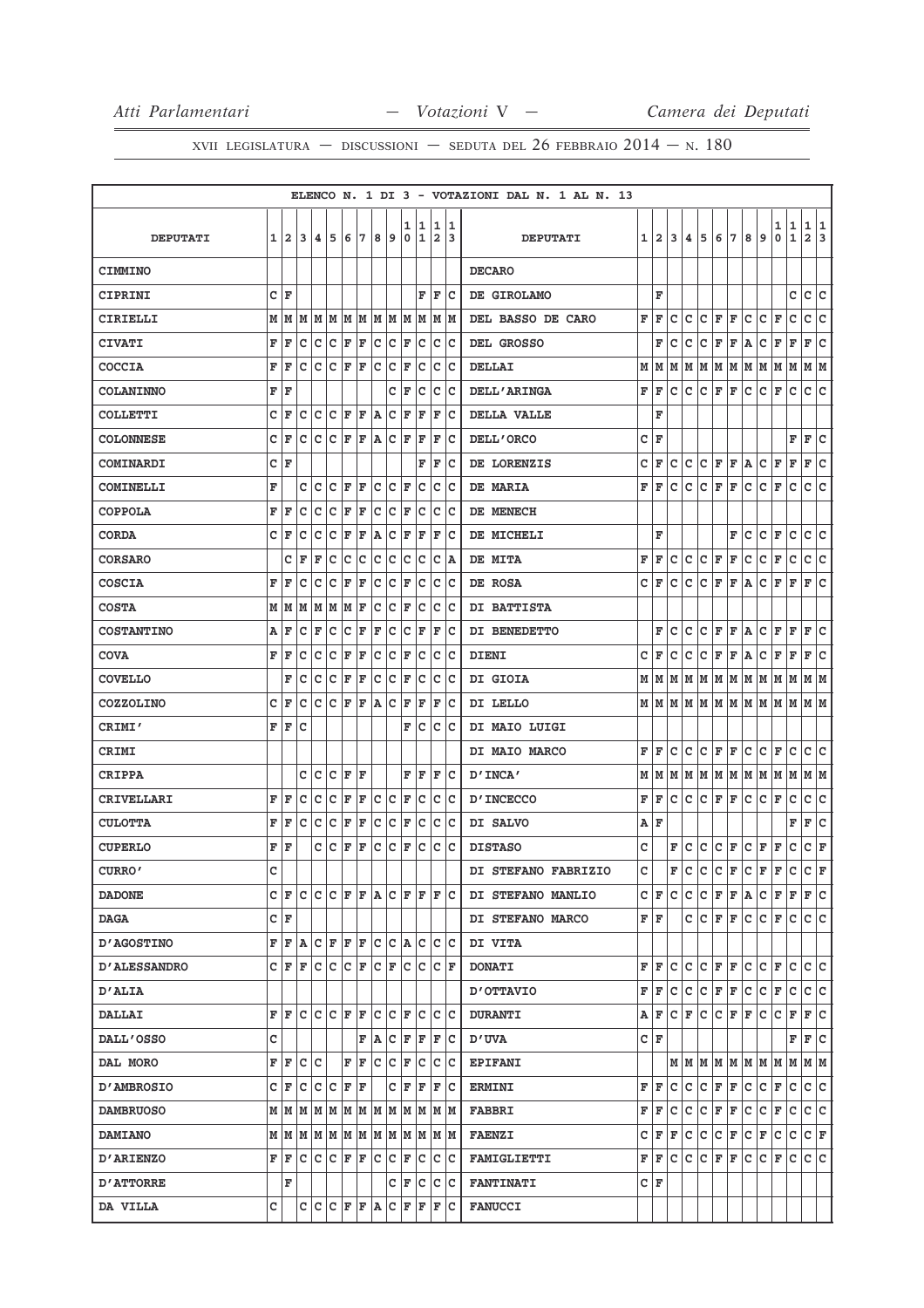|                         |   |               |     |                                     |     |   |     |      |     |                  |                    |                     |        | ELENCO N. 1 DI 3 - VOTAZIONI DAL N. 1 AL N. 13 |                        |              |     |              |     |         |     |    |                                                           |        |                  |                   |        |
|-------------------------|---|---------------|-----|-------------------------------------|-----|---|-----|------|-----|------------------|--------------------|---------------------|--------|------------------------------------------------|------------------------|--------------|-----|--------------|-----|---------|-----|----|-----------------------------------------------------------|--------|------------------|-------------------|--------|
| <b>DEPUTATI</b>         | 1 | 12            | 3   | 14.                                 | 5   | 6 | 7   | 8    | 9   | ı<br>$\mathbf 0$ | 11<br>$\mathbf{1}$ | 1<br>$\overline{a}$ | 1<br>3 | <b>DEPUTATI</b>                                | 1                      | $\mathbf{2}$ | 3   | 4            | 5   | 6       | 7   | 8  | 9                                                         | 1<br>0 | 1<br>$\mathbf 1$ | 1<br>$\mathbf{2}$ | 1<br>3 |
| <b>FARAONE</b>          |   |               |     |                                     |     |   |     |      |     |                  |                    |                     |        | <b>GALLINELLA</b>                              | c                      | F            | c   | c            | c   | F       | F   | F  | c                                                         | F      | $\mathbf{F}$     | F                 | c      |
| <b>FARINA DANIELE</b>   | Α | ΙF            | c   | F                                   | c   | c | ΙF  | F    | c   | c                |                    |                     | c      | GALLO LUIGI                                    | c                      | F            | с   | с            | с   | F       | F   | Α  | с                                                         | F      | F                | F                 | c      |
| <b>FARINA GIANNI</b>    | F | ΙF            | c   | Iс                                  | lc  | F | F   | c    | c   | F                | c                  | c                   | Iс     | GALLO RICCARDO                                 | с                      | F            | F   | с            | с   | с       | F   | с  | F                                                         | F      | с                | с                 | F      |
| <b>FASSINA</b>          |   | F             | c   | Iс                                  | lc  | F | ΙF  | lc   | lc. | F                | c                  | c                   | Iс     | <b>GALPERTI</b>                                | F                      | F            | c   | c            | с   | F       | F   | с  | с                                                         | F      | c                | c                 | c      |
| <b>FAUTTILLI</b>        |   | F             |     |                                     |     |   |     |      |     |                  | C                  | c                   | Iс     | <b>GANDOLFI</b>                                |                        | F            | c   | c            | c   | F       | F   | с  | c                                                         | F      | c                | c                 | lc.    |
| <b>FAVA</b>             |   | A   F         |     |                                     |     | c | lF. | F    | lc. | lc               | F                  | F                   | Ιc     | <b>GARAVINI</b>                                | F                      | ΙF           |     |              |     |         |     |    |                                                           |        | с                | c                 | lc.    |
| FEDI                    | F | ΙF            | c   | Ιc                                  | lc  | F | F   | c    | c   | F                | c                  | c                   | Ιc     | <b>GARNERO SANTANCHE'</b>                      |                        |              |     |              |     |         |     |    |                                                           |        |                  |                   |        |
| <b>FEDRIGA</b>          | c | F             | A   | Iс                                  | ۱A  | A | с   | A    | c   | c                | Ιc                 | c                   | A      | <b>GAROFALO</b>                                | ${\bf F} \mid {\bf F}$ |              |     |              |     |         | F   | с  | c                                                         | F      | c                | c                 | lc.    |
| <b>FERRANTI</b>         | F | ΙF            | с   | Ιc                                  | c   | F | ΙF  | c    | c   | F                | c                  | c                   | Ιc     | <b>GAROFANI</b>                                | F                      | F            | с   | с            | с   | F       | F   | с  | с                                                         | F      | с                | c                 | c      |
| <b>FERRARA</b>          | Α | ١F            | c   | F                                   | c   | c | F   | F    | c   | c                | F                  | F                   | Iс     | <b>GASBARRA</b>                                | М                      | M            | М   | м            | M   | M       | M   | M  | M                                                         | М      | M                | M  M              |        |
| <b>FERRARESI</b>        |   | F             | c   | lc                                  | lc  | F | ΙF  | A    | lc. | l F              | F                  | F                   | Iс     | <b>GASPARINI</b>                               | F                      | F            | C   | с            | C   |         | F   | с  | с                                                         | F      | C                | c                 | ∣c     |
| FERRARI                 | F | ١F            |     |                                     |     |   |     |      |     |                  | C                  | с                   | Iс     | <b>GEBHARD</b>                                 | F                      |              | c   | c            | c   | F       | F   | c  | с                                                         | F      | c                | c                 | lc.    |
| <b>FERRO</b>            | F |               | c   | lc                                  | lc  | F | ΙF  | lc.  | lc  | F                | c                  | c                   | Ιc     | <b>GELLI</b>                                   | F                      | F            | c   | c            | c   | F       | F   | c  | c                                                         | F      | c                | c                 | lc.    |
| <b>FIANO</b>            | F | ΙF            | c   | Iс                                  | c   | F | F   |      |     | F                | c                  | c                   | Ιc     | <b>GELMINI</b>                                 | c                      |              |     |              |     |         |     |    |                                                           |        |                  |                   |        |
| <b>FICO</b>             |   | M   M   M     |     | M M M M                             |     |   |     | MM   |     | M                | M                  |                     | M  M   | <b>GENOVESE</b>                                | F                      | F            | c   | c            | lc. | F       | lF. | с  | c                                                         | F      | с                | c c               |        |
| <b>FIORIO</b>           |   |               | c   | Iс                                  | lc  | F | ΙF  | c    | Iс  | ΙF               | c                  | c                   | Iс     | <b>GENTILONI SILVERI</b>                       | F                      | ΙF           |     |              |     |         |     |    |                                                           |        |                  |                   |        |
| <b>FIORONI</b>          |   | F   F         |     |                                     |     |   |     |      |     | F                | lc                 |                     | c      | <b>GHIZZONI</b>                                | F                      | F            | c   | c            | c   | F       | F   | c  | c                                                         | F      | $\mathbf C$      | c                 | lc.    |
| <b>FITTO</b>            |   |               |     |                                     |     |   |     |      |     |                  |                    |                     |        | <b>GIACHETTI</b>                               | F                      | M            | c   | c            | с   | F       | F   | M  | с                                                         | F      | C                | c                 | ∣c     |
| FITZGERALD NISSOLI      | F |               |     |                                     |     |   |     |      |     |                  |                    |                     |        | <b>GIACOBBE</b>                                | F                      | F            | c   | c            | c   | F       | F   | с  | c                                                         | F      | c                | c                 | lc.    |
| <b>FOLINO</b>           | F | ΙF            | c   | Iс                                  | lc  | F | F   | c    | Iс  | F                | Ιc                 | c                   | lc     | <b>GIACOMELLI</b>                              |                        |              |     |              |     |         |     |    |                                                           | F      | $\mathbf C$      | c                 | ∣c     |
| FONTANA CINZIA MARIA    | F | ١F            | c   | Iс                                  | c   | F | F   | с    | c   | F                | с                  | с                   | Ιc     | <b>GIACOMONI</b>                               | C F                    |              |     |              |     |         |     |    |                                                           |        |                  |                   |        |
| <b>FONTANA GREGORIO</b> |   | MM            | lМ  | lМ                                  | M   | M | M   | M  M |     | M                | M                  |                     | M  M   | <b>GIAMMANCO</b>                               |                        | F            | lF. | с            | lc. | с       | F   | с  | F                                                         | A      | c                | CF                |        |
| <b>FONTANELLI</b>       |   | MF            | M   | lм                                  | M   | M | M   | lМ   | M   | M                | M                  | M                   | M      | <b>GIGLI</b>                                   | F                      | F            |     |              |     | F       | F   | с  | с                                                         | F      | $\mathbf C$      | с                 | c      |
| <b>FORMISANO</b>        | М | ΙF            | M   | MM                                  |     | M | M   | MM   |     | M                | M                  |                     | M  M   | <b>GINATO</b>                                  | F                      | l F          | с   | c            | c   | F       | F   | с  | с                                                         | F      | с                | c                 | ∣c     |
| <b>FOSSATI</b>          | F | l F           | с   | Iс                                  | Iс  | F | F   | с    | Iс  | F                | c                  | c                   | Iс     | <b>GINEFRA</b>                                 |                        | F            | c   | c            | c   |         | F   | c  | c                                                         | F      | c                | c                 | lc.    |
| <b>FRACCARO</b>         |   | MM            |     | M  M  M  M  M  M                    |     |   |     |      | M   | M                | M                  | M                   | M      | <b>GINOBLE</b>                                 | F                      |              |     |              |     |         |     |    |                                                           |        |                  |                   |        |
| <b>FRAGOMELI</b>        |   |               |     | F F C C C F F C C F C               |     |   |     |      |     |                  |                    | c c                 |        | GIORDANO GIANCARLO                             |                        | AF           | lc. | F C          |     | C F F C |     |    |                                                           | C F    |                  | F C               |        |
| <b>FRANCESCHINI</b>     |   |               |     |                                     |     |   |     |      |     |                  |                    |                     |        | GIORDANO SILVIA                                |                        | CF           | c   | c            |     | C F F A |     |    | C F                                                       |        |                  | F C               |        |
| FRATOIANNI              |   |               |     |                                     |     |   |     |      |     |                  |                    |                     |        | GIORGETTI ALBERTO                              | F                      |              | c   | c            | с   | F F     |     | c. | c                                                         | F      | c                | c c               |        |
| <b>FREGOLENT</b>        |   | FF            | lc. | $ c c _F _F c c$                    |     |   |     |      |     |                  | F C                |                     | lc lc  | GIORGETTI GIANCARLO                            |                        | MM           | M   | M            |     |         |     |    | M   M   M   M   M   M                                     |        |                  | M M               |        |
| <b>FRUSONE</b>          |   |               |     |                                     |     |   |     |      |     |                  |                    |                     |        | <b>GIORGIS</b>                                 |                        | FF           | с   | c            | c   | F F     |     | c  | С                                                         | F      | С                | c c               |        |
| <b>FUCCI</b>            |   | $C$ $ F $ $F$ |     | C  F  C  F  C  F  F  C              |     |   |     |      |     |                  |                    | IC IF               |        | <b>GITTI</b>                                   |                        |              |     |              |     |         |     |    | $M$   $M$   $M$   $M$   $M$   $M$   $M$   $M$   $M$   $M$ |        |                  | M M               |        |
| <b>FURNARI</b>          |   |               |     |                                     |     |   |     |      |     |                  |                    |                     |        | GIULIANI                                       |                        | FF           | с   | lc           |     | F F     |     | c. | С                                                         | F      | Iс               | C C               |        |
| <b>GADDA</b>            |   |               |     |                                     |     |   |     |      |     |                  |                    | FFCCCFFCCFCFCC      |        | GIULIETTI                                      |                        | F F C        |     |              |     | C C F F |     | c. | lc.                                                       | F      | lc.              | c c               |        |
| <b>GAGNARLI</b>         |   | C F           | с   | Iс                                  | Ιc  | F | F   | F    | Iс  | F                | F                  | F                   | Ιc     | <b>GNECCHI</b>                                 | F                      |              | c   | с            | с   | F       | F   | c  | с                                                         | F      | c                | c c               |        |
| <b>GALAN</b>            |   |               |     |                                     |     |   |     |      |     |                  |                    |                     | M M    | GOZI                                           |                        | FF           |     |              |     |         |     |    |                                                           |        |                  |                   |        |
| <b>GALATI</b>           |   |               |     | $M$ $M$ $M$ $M$ $M$ $M$ $M$ $M$ $M$ |     |   |     |      |     |                  | M M                |                     | M M    | <b>GRANDE</b>                                  | с                      | F            | с   | $\mathbf C$  | с   | F F     |     | A  | с                                                         | F      | lF.              | F C               |        |
| <b>GALGANO</b>          |   |               |     | F F A C F F F                       |     |   |     | c c  |     |                  | $ {\bf A} {\bf C}$ | с                   | Ιc     | <b>GRASSI</b>                                  | F                      | F            | c   | $\mathbf{C}$ |     | C F F   |     | c. | c                                                         | F      | lc.              | c c               |        |
| <b>GALLI CARLO</b>      |   | FF            |     | C C C F F                           |     |   |     | c c  |     |                  | F C                |                     | c c    | <b>GRECO</b>                                   |                        | FF           | c   | с            | c   | F F     |     | c. | lc.                                                       | F      | lc.              | c c               |        |
| GALLI GIAMPAOLO         |   | FF            | C C |                                     | C F |   | F   | ∣c   | ∣c  | F                | Iс                 | с                   | Ιc     | <b>GREGORI</b>                                 |                        | F F C        |     | с            | c   | F F     |     | c. | c                                                         | F      | Iс               | c c               |        |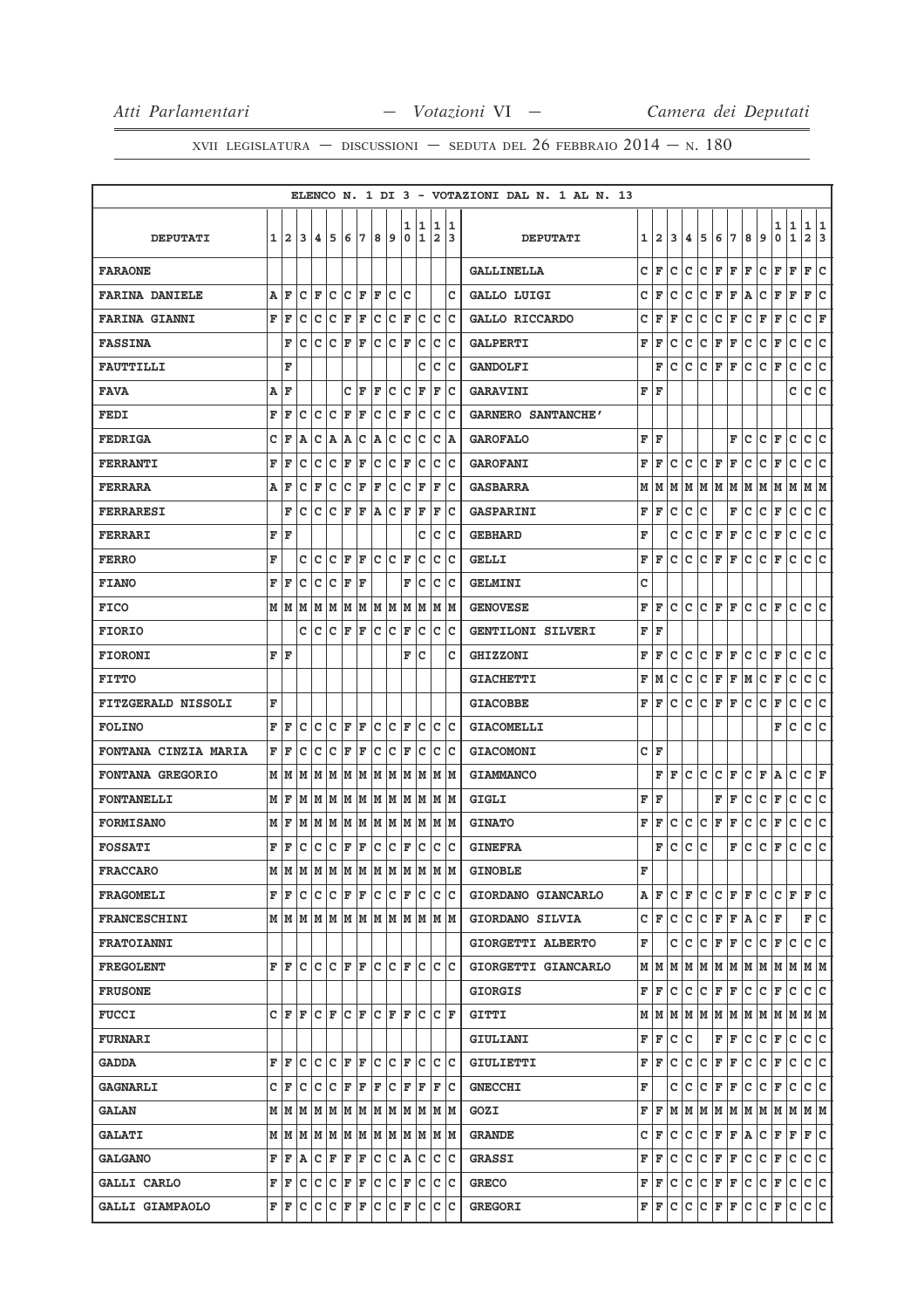|                          |   |                         |    |                                                     |     |             |     |     |                      |                  |                   |        |         | ELENCO N. 1 DI 3 - VOTAZIONI DAL N. 1 AL N. 13 |    |                |              |              |             |              |              |    |              |           |              |                            |
|--------------------------|---|-------------------------|----|-----------------------------------------------------|-----|-------------|-----|-----|----------------------|------------------|-------------------|--------|---------|------------------------------------------------|----|----------------|--------------|--------------|-------------|--------------|--------------|----|--------------|-----------|--------------|----------------------------|
| <b>DEPUTATI</b>          | 1 | $\overline{\mathbf{2}}$ | 3  | 4                                                   | 5   | 6           | 7   | 8   | و ا                  | 1<br>$\mathbf 0$ | 1<br>$\mathbf{1}$ | 1<br>2 | 11<br>3 | <b>DEPUTATI</b>                                | 11 | $\overline{a}$ | 3            | 4            | 5           | 6            | 7            | 8  | 9            | 1<br>0    | 1<br>1       | 1 1<br>$\overline{a}$<br>3 |
| <b>GRIBAUDO</b>          |   | f F                     |    |                                                     |     |             |     |     |                      |                  |                   |        |         | LO MONTE                                       |    |                |              |              |             |              |              |    |              |           |              |                            |
| <b>GRILLO</b>            |   |                         |    |                                                     |     |             |     |     |                      |                  |                   |        |         | <b>LONGO</b>                                   |    |                |              |              |             |              |              |    |              |           |              |                            |
| <b>GRIMOLDI</b>          | c | l F                     | A  | Iс                                                  | A   | A           | Iс  | A   | Iс                   | c                | c                 |        | lA.     | <b>LOREFICE</b>                                | c  | F              | C            | с            | c           | F            | F            | A  | с            | F         | F            | Ιc<br>F                    |
| <b>GUERINI GIUSEPPE</b>  | F | İF                      | c  | Iс                                                  | lc. | F           | ΙF  | lc. | Iс                   | F                | Ιc                | c      | lc      | <b>LORENZIN</b>                                |    |                | М            | M            | M           | M M          |              | MM |              | MM        |              | M M                        |
| <b>GUERINI LORENZO</b>   |   |                         |    |                                                     |     |             |     |     |                      |                  |                   |        |         | <b>LOSACCO</b>                                 | F  | l F            | c            | c            | c           | F            | F            | с  | c            | F         | c            | c<br>lc.                   |
| <b>GUERRA</b>            |   | MM                      | lМ | MM                                                  |     | MM          |     |     | MM                   |                  | MM                |        | M  M    | LOTTI                                          |    |                |              |              |             |              |              |    |              |           |              |                            |
| <b>GUIDESI</b>           | c | ΙF                      | Α  | Ιc                                                  |     | Α           | c   | A   | c                    | c                | Ιc                | c      | ۱A.     | LUPI                                           |    | MM             | lм           | lм           | M           | M M          |              | MM |              | MM        |              | M<br>lМ                    |
| <b>GULLO</b>             | F | F                       | C  | lc.                                                 | c   | F           | l F | lc  | c                    | l F              | c                 | c      | lc      | LUPO                                           | c  | l F            | $\mathtt{C}$ | $\mathtt{C}$ | c           | F            | F            | F  | c            | F         | F            | F<br> c                    |
| <b>GUTGELD</b>           |   |                         |    |                                                     |     |             |     |     |                      |                  |                   |        |         | <b>MADIA</b>                                   | М  | М              | M            | М            | M           | M            | M            | M  | M            | M         | M            | M  M                       |
| <b>IACONO</b>            | F | ΙF                      | c  | Ιc                                                  | lc  | F           | ΙF  | c   | lc                   | F                | lc                | c      | lc      | <b>MAESTRI</b>                                 | F  | F              | C            | c            | c           | F            | F            | c  | c            | F         | c            | c<br>lc.                   |
| <b>IANNUZZI CRISTIAN</b> | c | F                       | C  | c                                                   | c   | F           | F   | F   | c                    | F                | F                 | F      | lc      | <b>MAGORNO</b>                                 | F  | F              | c            | с            | C           | F            | F            | с  | с            | F         | $\mathbf C$  | c<br>lc.                   |
| IANNUZZI TINO            | F | ΙF                      | c  | Iс                                                  | c   | F           | F   | C   | c                    | F                | c                 | c      | Ιc      | <b>MAIETTA</b>                                 | c  | c              | F            | F            | c           | C            | C            | C  | c            | C         | c            |                            |
| <b>IMPEGNO</b>           | F | F                       | c  | Iс                                                  | lc  | F           | F   | c   | c                    | F                | c                 | c      | Iс      | <b>MALISANI</b>                                | F  | F              | с            | с            | с           | F            | F            | с  | с            | F         | $\mathbf C$  | ∣c<br>c                    |
| <b>INCERTI</b>           | F | ΙF                      | C  | Ιc                                                  | c   | F           | F   | C   | c                    | F                | c                 | C      | lc      | <b>MALPEZZI</b>                                | F  | F              | c            | с            | с           | F            | F            | с  | с            | F         | с            | С<br>c                     |
| <b>INVERNIZZI</b>        |   | F                       | A  | lc.                                                 | ۱A  | A           | ∣c  | A   | c                    | lc.              | lc.               | c      | A       | MANCIULLI                                      |    | F              | C            | C            | c           | F            | F            | c  | $\mathtt{C}$ | F         | $\mathtt{C}$ | c<br>c                     |
| IORI                     | F | F                       | с  | Iс                                                  | lc  | F           | F   | c   | c                    | F                | Ιc                | c      | Iс      | <b>MANFREDI</b>                                |    | F              | C            | c            | с           | F            | F            | с  | c            | F         | c            | lc.<br>c                   |
| <b>KRONBICHLER</b>       | A | ΙF                      | c  | ΙF                                                  | c   | Ιc          | ΙF  | F   | c                    | c                | F                 |        |         | <b>MANNINO</b>                                 | М  | M              | M            | lм           | M           | lм           | M            | M  | M            | M         | M            | M<br>lМ                    |
| <b>KYENGE</b>            | F | ΙF                      |    | c                                                   | lc  | F           | F   | C   | c                    | ΙF               | lc                | c      | lc      | <b>MANTERO</b>                                 | c  | F              |              |              |             |              |              |    |              |           | F            | ∣c<br>F                    |
| L'ABBATE                 | C | ΙF                      | C  | Iс                                                  | c   | F           | F   | A   | c                    | ΙF               | F                 | F      | Iс      | <b>MANZI</b>                                   | F  | F              | с            | c            | c           | F            | F            | с  | с            | F         | с            | c<br>lc.                   |
| LABRIOLA                 | F | F                       | c  | c                                                   | c   | F           | F   | A   | c                    | F                | F                 | F      | Iс      | <b>MARANTELLI</b>                              |    |                |              |              |             |              |              |    |              |           |              |                            |
| <b>LACQUANITI</b>        | F | ΙF                      | c  | F                                                   | C   | C           | F   | C   | c                    | C                | C                 | F      | c       | <b>MARAZZITI</b>                               |    | MM             | Iм           |              |             |              |              |    |              | MMMMMMMMM |              | M M                        |
| <b>LAFFRANCO</b>         | c | l F                     | F  | lc.                                                 | c   | c           | F   | C   | F                    | A                | lc                | C      | F       | <b>MARCHETTI</b>                               |    |                |              |              |             |              |              |    |              |           |              |                            |
| <b>LAFORGIA</b>          | F | F                       | с  | c                                                   | c   | F           | F   | c   | c                    | F                | Ιc                | c      | Iс      | <b>MARCHI</b>                                  | F  | F              | C            | c            | c           | F            | F            | с  | c            | F         | c            | lc.<br>c                   |
| <b>LAINATI</b>           | c | l F                     | F  | Iс                                                  | lc  | Ιc          | ΙF  | c   | F                    | ΙF               | c                 | c      | ΙF      | <b>MARCOLIN</b>                                | c  |                | Α            | c            | A           | Α            | c            | A  | c            | c         | c            | c<br>A                     |
| LA MARCA                 |   | F                       | Ιc | lc.                                                 | Ιc  | F           | F   | lc. | lc.                  | F                | c                 | c      | lc      | <b>MARCON</b>                                  | Α  | F              | c            | F            | с           | $\mathtt{C}$ | F            | F  | c            | c         | F            | c<br>F                     |
| <b>LA RUSSA</b>          |   | MM                      | M  | MMM                                                 |     |             | MM  |     | M                    | lм               | M                 | M      | M       | <b>MARGUERETTAZ</b>                            | A  | F              | c            | c            | c           | F            | $\mathbf{F}$ | c  | c            | F         | c            | lc.<br>c                   |
| <b>LATRONICO</b>         | c | ΙF                      | F  | с                                                   | c   | c           | c   | c   | F                    | F                | Iс                | с      | F       | <b>MARIANI</b>                                 | F  | lF.            | с            | с            | c           | F            | F            | с  | с            | F         | c            | C C                        |
| <b>LATTUCA</b>           | F | ΙF                      | c  | c                                                   | c   | F           | F   | c   | c                    | F                | Ιc                | C      | ∣c      | <b>MARIANO</b>                                 | F  | F              | c            | c            | c           | F            | F            | c  | c            | F         | $\mathbf C$  | c c                        |
| <b>LAURICELLA</b>        |   |                         |    | M   M   M   M   M   M   M   M                       |     |             |     |     |                      | lм               | lм                |        | M M     | <b>MAROTTA</b>                                 |    | C F            | F            | c            | lc.         | lc.          | F            | c. | F            | F         | c            | CF                         |
| <b>LAVAGNO</b>           |   | A F                     |    | $ {\bf C}  {\bf F}  {\bf C} $                       |     | $C$ $F$ $F$ |     |     | Iс                   | lc.              | ΙF                | F      | Iс      | <b>MARROCU</b>                                 |    |                |              |              |             |              |              |    |              |           |              |                            |
| <b>LEGNINI</b>           |   |                         |    |                                                     |     |             |     |     |                      |                  |                   |        |         | <b>MARRONI</b>                                 |    | F              |              |              |             |              |              |    |              |           |              | c c                        |
| <b>LENZI</b>             | F |                         |    | C C C F F                                           |     |             |     |     | $ C C $ $\mathbf{F}$ |                  | lc.               |        | c c     | <b>MARTELLA</b>                                | F  | F              | lc.          | c            | lc.         | F F          |              | c  | c            | F C       |              |                            |
| <b>LEONE</b>             |   |                         |    | M   M   M   M   M   M   M   M   M                   |     |             |     |     |                      |                  | M                 |        | M M     | <b>MARTELLI</b>                                | F  | F              | с            | с            | с           | F            | F            | с  | с            | F         | c            | с<br>c                     |
| <b>LETTA</b>             |   |                         |    |                                                     |     |             |     |     |                      |                  |                   |        |         | <b>MARTI</b>                                   |    | C F F          |              | c            | IС          | c            | F            | c. | F            | F         | c            | C F                        |
| <b>LEVA</b>              | F | ΙF                      | lc | $ C C $ $\mathbf{F}$ $ \mathbf{F} $                 |     |             |     | lc. | lc                   | l F              | lc                | c      | Ιc      | <b>MARTINELLI</b>                              |    |                |              |              |             |              |              |    |              |           |              |                            |
| <b>LIBRANDI</b>          |   |                         |    |                                                     |     |             |     |     |                      |                  |                   |        |         | <b>MARTINO ANTONIO</b>                         | c  |                |              |              |             |              |              |    |              |           |              |                            |
| LIUZZI                   |   | C F                     |    | C C C F F A C F F                                   |     |             |     |     |                      |                  |                   | F C    |         | MARTINO PIERDOMENICO                           |    | FF             | lc.          | lc.          | $C$ $F$ $F$ |              |              |    | CF           |           | с            | c c                        |
| <b>LOCATELLI</b>         |   | F F                     | с  | Iс                                                  | ∣c  | F           | F   | c   | С                    | F                | Iс                | F      | ΙC      | <b>MARZANA</b>                                 |    | F              | с            | c            | c           | F            | F A          |    | c            | F         | F            | F<br> c                    |
| <b>LODOLINI</b>          |   | FF                      |    | C C C F F                                           |     |             |     |     | C C F                |                  | ΙC                | lc.    | ∣c      | <b>MARZANO</b>                                 |    | FF             | c            | c            | c           | F            | F            | c  | c            | F         | Iс           | c                          |
| <b>LOMBARDI</b>          |   |                         |    | $M$   $M$   $M$   $M$   $M$   $M$   $M$   $M$   $M$ |     |             |     |     |                      |                  | M                 |        | M  M    | <b>MATARRELLI</b>                              |    | AF             | c            | F            | c           | с            | F            | F  | c            | c         | F            | c<br>F                     |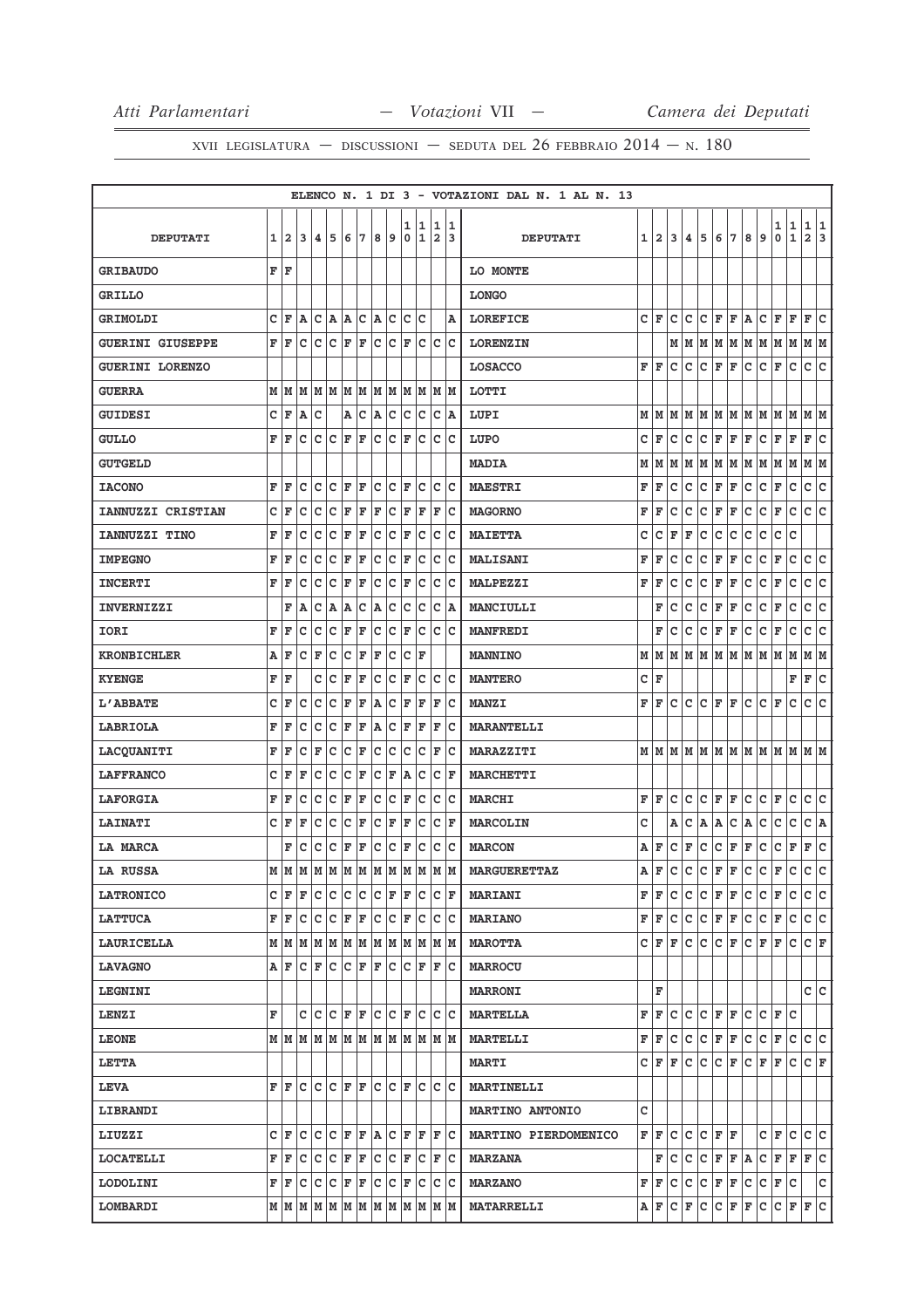|                           |   |              |    |     |             |    |    |   |     |    |             |     |      | ELENCO N. 1 DI 3 - VOTAZIONI DAL N. 1 AL N. 13 |   |              |    |             |    |             |     |   |   |     |              |          |
|---------------------------|---|--------------|----|-----|-------------|----|----|---|-----|----|-------------|-----|------|------------------------------------------------|---|--------------|----|-------------|----|-------------|-----|---|---|-----|--------------|----------|
|                           |   |              |    |     |             |    |    |   |     | 1  | 1           | 1   | 1    |                                                |   |              |    |             |    |             |     |   |   | 1   | 1            | 1<br>1   |
| <b>DEPUTATI</b>           | 1 | $\mathbf{2}$ | 3  | 4   | 5           | 6  | 7  | 8 | و   | 0  | $\mathbf 1$ | 2   | 3    | <b>DEPUTATI</b>                                | 1 | $\mathbf{2}$ | 3  | 4           | 5  | 6           | 7   | 8 | 9 | 0   | $\mathbf{1}$ | 2<br>3   |
| <b>MATARRESE</b>          | F | F            | A  | с   | F           | F  | F  | с | Iс  | F  | с           | c   | Iс   | <b>NARDUOLO</b>                                |   |              |    |             |    |             |     |   |   |     | c            | lc.<br>c |
| <b>MATTIELLO</b>          | F | F            | c  | c   | c           | F  | F  | C | c   | F  | c           | c   | c    | <b>NASTRI</b>                                  |   |              |    |             |    |             |     |   |   |     |              |          |
| <b>MAURI</b>              | F | F            | с  | c   | c           | F  | F  | c | c   | F  | c           | C   | Ιc   | <b>NESCI</b>                                   |   | F            | с  | c           | c  | F           | F   | A | c | F   | F            | c<br>F   |
| <b>MAZZIOTTI DI CELSO</b> | F | F            | Α  | c   | F           | F  | F  | C | c   | A  | с           | c   | Iс   | <b>NESI</b>                                    | F | F            | с  | с           | с  | F           | F   | с | с | с   | с            | c<br> c  |
| <b>MAZZOLI</b>            | F | F            | c  | c   | c           | F  | ΙF | c | Iс  | F  | c           | c   | c    | <b>NICCHI</b>                                  |   | F            | с  | F           | c  | c           | F   | F | с | c   | $\mathbf{F}$ | c<br>F   |
| <b>MELILLA</b>            | А | F            | c  | F   | $\mathbf C$ | c  | F  | F | c   | c  | c           | F   | Iс   | <b>NICOLETTI</b>                               | F | F            | c  | c           | c  | F           | F   | c | c | F   | c            | c<br> c  |
| MELILLI                   | F | F            |    | с   | c           |    | F  | c | c   | F  | c           | c   | c    | <b>NUTI</b>                                    |   | F            |    |             |    |             |     |   |   |     |              |          |
| <b>MELONI GIORGIA</b>     |   |              |    |     |             |    |    |   |     |    |             |     |      | <b>OLIARO</b>                                  | F | F            | ΙA | с           | F  | F           | F   | с | c | ΙA. | с            | c<br>с   |
| <b>MELONI MARCO</b>       | F | F            | c  | c   | C           | F  | F  | c | c   | F  | c           | c   | c    | <b>OLIVERIO</b>                                | F |              | с  | с           | с  | $\mathbf F$ | F   | с | с |     | с            | с<br>c   |
| <b>MERLO</b>              |   | M M          | M  | M   | M           | M  | M  | M | M   | M  | M           |     | M  M | ORFINI                                         | F | F            | с  | с           | c  | F           | F   | c | с | F   | c            | lc.<br>c |
| <b>META</b>               |   | F            | M  | M   | M           | M  | M  | M | M   | M  | M           |     | M  M | <b>ORLANDO</b>                                 | М | lМ           | с  | с           | с  | F           | F   | с | с | F   | с            | c<br>lc. |
| <b>MICCOLI</b>            | F | F            | c  | c   | c           | F  | ΙF | c | Iс  | F  | с           | c   | c    | <b>OTTOBRE</b>                                 |   |              |    |             |    |             |     |   |   |     |              |          |
| <b>MICILLO</b>            | c | F            | с  | c   | $\mathbf C$ | F  | F  | A | c   | F  | F           | F   | c    | <b>PAGANI</b>                                  | F | F            | c  | с           | c  | F           | F   | с | c | F   | с            | c<br>с   |
| <b>MIGLIORE</b>           | М | F            | M  | M   | M           | M  | M  | M | M   | M  | M           | M   | M    | <b>PAGANO</b>                                  |   | F            | с  | c           | c  | F           | F   | с | с | F   | с            | с<br>с   |
| <b>MILANATO</b>           | с | F            | F  | с   | c           | Iс | F  | c | F   | c  | c           | c   | F    | <b>PAGLIA</b>                                  | Α |              |    |             |    |             |     |   |   |     |              |          |
| <b>MINARDO</b>            | F | F            | c  | c   | c           | F  | F  | c | c   | F  | c           | c   | c    | <b>PALAZZOTTO</b>                              | Α | F            | c  | F           | c  | с           | F   | F | c | с   | F            | F<br>c   |
| <b>MIOTTO</b>             | F | F            | c  | C   | C           | F  | F  | C | lc  | F  | c           | c   | c    | <b>PALESE</b>                                  | c | F            | F  | c           | c  | с           | F   | c | F | F   | с            | c<br>F   |
| <b>MISIANI</b>            | F | F            | с  | c   | c           | F  | F  | c | Iс  | F  | с           | c   | c    | <b>PALMA</b>                                   |   | F            | с  | с           | с  | F           | F   | с | с | F   | с            | c<br> c  |
| <b>MISURACA</b>           |   |              |    |     |             |    |    |   |     |    |             |     |      | <b>PALMIERI</b>                                | c | F            | F  | c           | с  | с           | F   | c | F | F   | c            | с<br>F   |
| <b>MOGHERINI</b>          |   | MM           | lМ | M M |             | M  | M  | M | M   | M  | M           |     | M M  | PALMIZIO                                       | с | F            | F  | с           | с  | с           | F   | с | F | F   | c            | F<br>с   |
| <b>MOGNATO</b>            | F | F            | с  | c   | с           | F  | F  | с | с   | F  | с           | c   | c    | PANNARALE                                      | Α | F            | с  | F           | с  | с           | F   | F | с | с   | F            | F<br>с   |
| <b>MOLEA</b>              |   | F            | ١A | c   | F           |    | F  | C | c   | A  | c           | c   | c    | <b>PAOLUCCI</b>                                | F | F            | с  | с           | с  | F           | F   | с | с |     | с            | c<br>с   |
| <b>MOLTENI</b>            | c | F            | A  | c   | A           | A  | c  | A | c   | C  | c           | c   | A    | <b>PARENTELA</b>                               | c | F            | c  | с           | с  | F           | F   | Α | c | F   | F            | F<br>c   |
| <b>MONACO</b>             | F | F            | c  | C   | C           | F  | F  | C | C   | F  | c           | c   | c    | <b>PARIS</b>                                   | F | F            | c  | c           | с  | F           | F   | c | с | F   | с            | c<br>lc. |
| <b>MONCHIERO</b>          | F |              | А  | c   | F           | F  | F  | c | c   | A  | с           | с   | c    | PARISI                                         | с | F            | F  | с           | с  | c           | F   | с | F | с   | c            | с<br>F   |
| MONGIELLO                 |   | F            | c  | c   | c           | F  | F  | c | lc. | F  | c           | c   | c    | <b>PARRINI</b>                                 | F | l F          | c  | c           | с  | F           | F   | c | c | F   | с            | lc.<br>c |
| <b>MONTRONI</b>           | F | F            | с  | Iс  | Iс          | F  | F  | c | с   | F  | с           | c   | Iс   | <b>PASTORELLI</b>                              | F | F            | c  | с           | c  | F           | F   | с | с | F   | c            | lc.<br>F |
| <b>MORANI</b>             | F | F            |    |     |             | F  | F  | с | Iс  | F  | с           | c   | Ιc   | <b>PASTORINO</b>                               | F | F            | с  | с           | с  | F           | F   | с | с | F   | с            | c<br>с   |
| <b>MORASSUT</b>           | F | F            | C  | c   | c           | F  | F  | C | c   | ΙF |             |     |      | <b>PATRIARCA</b>                               | F | F            | с  | c           | с  | $\mathbf F$ | F   | c | с | F   | с            | ∣c<br>c  |
| <b>MORETTI</b>            |   | F            |    | C   | c           | F  | F  | c | lc  | F  | lc.         | lc. | Ιc   | PELILLO                                        | F | F            | c  | c           | c  | F           | F   | c | c | F   | c            | lc.<br>c |
| <b>MORETTO</b>            | F | F            | с  | c   | c           | F  | ΙF | c | Iс  | F  | с           | c   | Ιc   | <b>PELLEGRINO</b>                              |   | F            | с  | ΙF          |    | c           | F   | F | с | с   | F            | lc.<br>F |
| <b>MOSCA</b>              |   |              |    |     |             |    |    |   |     |    |             |     |      | <b>PELUFFO</b>                                 | F | F            | c  | c           | c  | F           | F   | c | c | F   | c            | c<br>lc. |
| <b>MOSCATT</b>            | F | F            | c  | с   | c           | F  | ΙF | c | с   | F  | c           | c   | Ιc   | PES                                            | F | F            | с  | c           | с  | F           | F   | с | с | F   | с            | c<br>c   |
| MOTTOLA                   | c | F            | F  | c   | lc.         | c  | F  | c | F   | F  | c           | c   | F    | <b>PESCO</b>                                   | с | F            | c  | c           | с  | F           | F   | A | с | F   | F            | F C      |
| <b>MUCCI</b>              | c | F            | с  | c   | c           | F  | F  | A | c   | F  | F           | F   | Iс   | PETITTI                                        | F | F            | с  | c           | с  | F           | F   | c | с | F   | с            | c<br> c  |
| <b>MURA</b>               |   |              |    |     |             |    |    |   |     |    |             |     |      | <b>PETRAROLI</b>                               | с | F            | c  | c           | c. | F           | F A |   | с | F   | F            | F<br>lc. |
| <b>MURER</b>              | F | F            | c  | c   | lc.         | F  | ΙF | c | lc  | ΙF | c           | c   | Iс   | <b>PETRENGA</b>                                | c | F            |    |             |    |             |     |   |   | F   | c            | СF       |
| <b>NACCARATO</b>          | F | F            | с  | c   | c           | F  | F  | c | Iс  | F  | с           | c   | Ιc   | <b>PETRINI</b>                                 | F | F            | c  | c           | c  | F           | F   | c | с | F   | с            | lc.<br>c |
| <b>NARDELLA</b>           |   |              |    |     |             |    |    |   |     |    |             |     |      | <b>PIAZZONI</b>                                | Α | F            | c  | F           | c  | c           | F   | F | c | с   | F            | F<br>lc. |
| <b>NARDI</b>              |   | AF           | с  | F   | c           | c  | F  | F | c   | Iс | F           | F   | Ιc   | PICCHI                                         | c | F            | F  | $\mathbf C$ | c  | c           | F   | c | F | с   | c            | C F      |
|                           |   |              |    |     |             |    |    |   |     |    |             |     |      |                                                |   |              |    |             |    |             |     |   |   |     |              |          |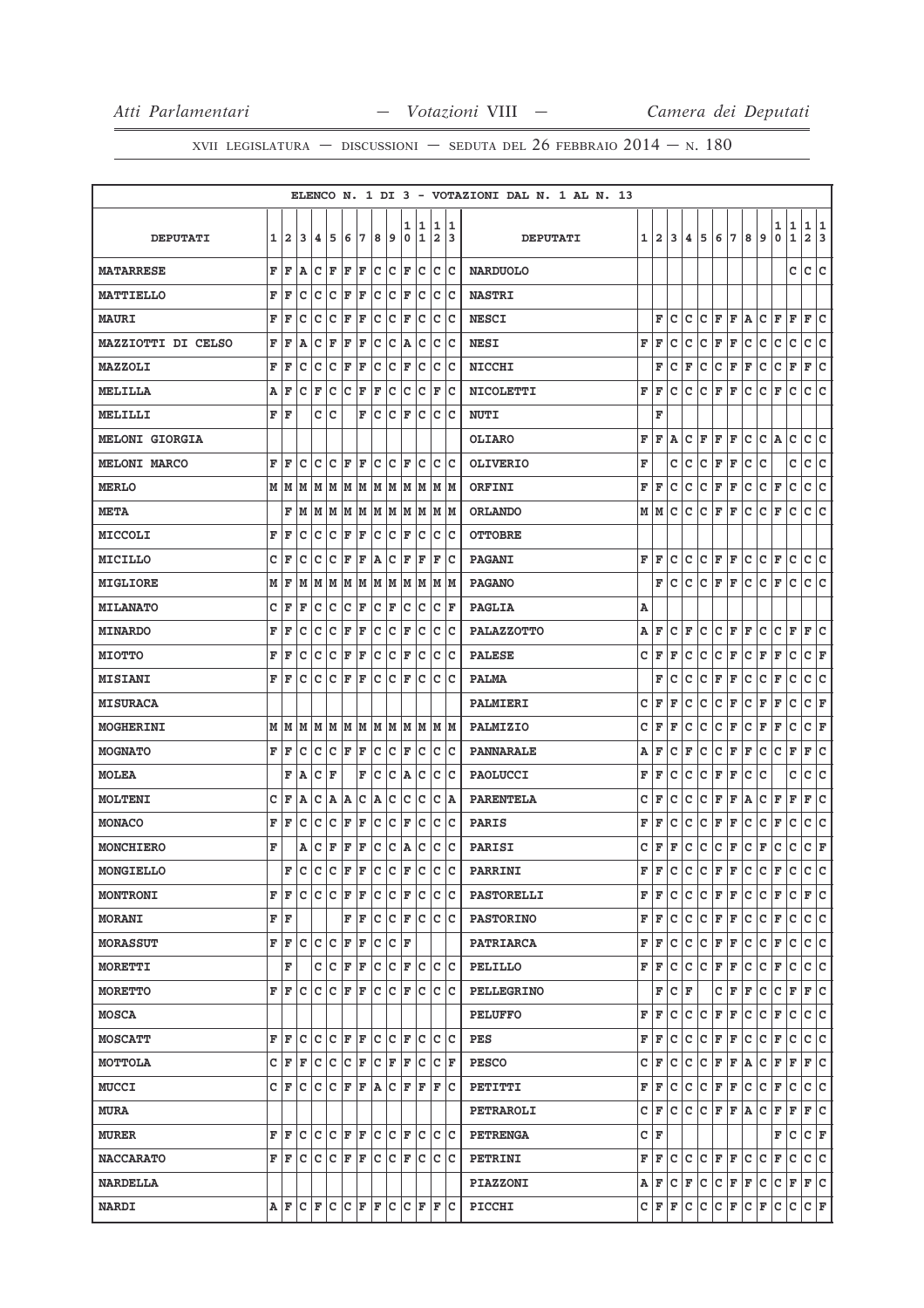|                             |              |                                                                       |                |                |                 |       |       |                |                      |     |                 |                         |       |    | ELENCO N. 1 DI 3 - VOTAZIONI DAL N. 1 AL N. 13 |   |                         |     |     |   |              |     |         |                                         |   |              |                         |     |
|-----------------------------|--------------|-----------------------------------------------------------------------|----------------|----------------|-----------------|-------|-------|----------------|----------------------|-----|-----------------|-------------------------|-------|----|------------------------------------------------|---|-------------------------|-----|-----|---|--------------|-----|---------|-----------------------------------------|---|--------------|-------------------------|-----|
|                             |              |                                                                       |                |                |                 |       |       |                |                      | 1   | 11              |                         | 1 1   |    |                                                |   |                         |     |     |   |              |     |         |                                         | 1 | 1            | 1                       | 1   |
| <b>DEPUTATI</b>             | $\mathbf{1}$ | $\mathbf{2}$                                                          | 3              | 4              | 5               | 6     | 7     | 8              | 9                    | 0   | 1               | $\overline{\mathbf{2}}$ |       | 13 | <b>DEPUTATI</b>                                | 1 | $\overline{\mathbf{2}}$ | 3   | 4   | 5 | 6            | 7   | 8       | 9                                       | 0 | $\mathbf 1$  | $\overline{\mathbf{2}}$ | 3   |
| <b>PICCIONE</b>             |              | FF                                                                    | с              | с              | c               | F     | F     |                | c c                  | F   | Iс              |                         | c c   |    | <b>RICCIATTI</b>                               | м | M                       | м   | м   | М | м            | M   | м       | М                                       | М | М            | М                       | M   |
| PICCOLI NARDELLI            | F            | F                                                                     | с              | с              | c               | F     | F     | $\overline{C}$ | c                    | F   | Iс              | Iс                      | ١c    |    | RICHETTI                                       | F | F                       | с   | с   | с | F            | F   | с       | с                                       | F | с            | c                       | c   |
| PICCOLO GIORGIO             | F            | ΙF                                                                    | с              | c              | c               | F     | F     |                | c c                  | F   | ∣c              |                         | c c   |    | <b>RIGONI</b>                                  | м | M                       | м   | м   |   |              |     |         | $M$   $M$   $M$   $M$   $M$   $M$   $M$ |   |              | M  M                    |     |
| PICCOLO SALVATORE           |              | FF                                                                    | с              | с              | C F             |       | F     |                | $ C C $ F            |     |                 |                         | c c c |    | <b>RIZZETTO</b>                                | с | F                       | с   | с   | с | F            | F   | Α       | с                                       | F |              | F                       | Ιc  |
| <b>PICCONE</b>              |              |                                                                       |                |                |                 |       |       |                |                      |     |                 |                         |       |    | <b>RIZZO</b>                                   |   |                         |     |     |   |              |     |         |                                         |   |              |                         |     |
| <b>PICIERNO</b>             |              | FF                                                                    |                |                |                 |       |       |                |                      |     |                 |                         |       |    | <b>ROCCELLA</b>                                |   | F                       |     |     |   | F            | F   | с       | с                                       | F | c            | c                       | c   |
| PIEPOLI                     | F            | ١F                                                                    |                | c Ic           | $ C $ $\bf{F}$  |       | ΙF    |                |                      | C F | Iс              | ΙC                      | ΙC    |    | <b>ROCCHI</b>                                  | F | F                       | с   | с   | с | F            | F   | с       | с                                       | F | с            | с                       | c   |
| PILI                        |              | C A                                                                   |                |                |                 |       |       |                | C  A A  A A          | ۱A  | Iс              |                         | F C   |    | ROMANO ANDREA                                  | м | M                       | м   | M   | М | м            |     |         | M  M  M  M  M                           |   |              | M  M                    |     |
| PILOZZI                     | Α            | F                                                                     | с              | F              | c               | c     | F     | F              | c                    | c   | ١F              | F                       |       | ١c | ROMANO FRANCESCO SAVE.                         | c |                         |     |     |   |              |     |         |                                         |   |              |                         |     |
| PINI GIANLUCA               |              | $M$   $M$   $M$   $M$   $M$   $M$   $M$   $M$   $M$   $M$   $M$   $M$ |                |                |                 |       |       |                |                      |     |                 |                         |       |    | ROMANO PAOLO NICOLO'                           | c | F                       | c   | с   | с | F            | F A |         | C F                                     |   | F F          |                         | Ιc  |
| <b>PINI GIUDITTA</b>        | F            | F                                                                     | с              | c              | C F             |       | ΙF    |                |                      | CF  |                 |                         | c c c |    | <b>ROMELE</b>                                  |   |                         |     |     |   |              |     |         |                                         |   |              |                         |     |
| <b>PINNA</b>                |              | F                                                                     |                |                |                 |       |       |                |                      |     |                 |                         |       |    | <b>RONDINI</b>                                 | c | F                       | Α   | c   | Α | Α            | с   | Α       | с                                       | с | с            | c                       | ١A. |
| <b>PIRAS</b>                | Α            | F                                                                     | с              | F              | c               |       | C F F |                | lc.                  |     | C F F           |                         |       | Ιc | <b>ROSATO</b>                                  | F | F                       | с   | с   | с | F F          |     | с       | с                                       | F | с            | с                       | Iс  |
| <b>PISANO</b>               | с            | F                                                                     | с              | c              |                 | F     | F     | ١A             | c                    | F   | F               | F                       |       | lc | <b>ROSSI</b>                                   | F | F                       |     |     |   |              |     | с       | с                                       | F | с            | с                       | с   |
| <b>PISICCHIO</b>            |              |                                                                       |                |                |                 |       |       |                |                      |     |                 |                         |       |    | <b>ROSSOMANDO</b>                              |   | F                       | с   | с   | с | F            | F   | с       | с                                       | F | с            | с                       | c   |
| <b>PISO</b>                 | F            | F                                                                     | c              | с              | C F             |       | ΙF    |                | $ C C $ F            |     | Iс              |                         | c c   |    | <b>ROSTAN</b>                                  | F | F                       | c   | c   | c | $\mathbf F$  | F   | c       | c                                       | F | c            | c                       | c   |
| PISTELLI                    |              |                                                                       |                |                |                 |       |       |                |                      |     |                 |                         |       |    | <b>ROSTELLATO</b>                              |   | F                       |     |     |   |              |     |         |                                         |   | F            | F                       | c   |
| <b>PIZZOLANTE</b>           |              | FF                                                                    |                |                |                 |       |       |                |                      |     | с               |                         | c c   |    | <b>ROTONDI</b>                                 | с | F                       |     |     |   |              |     | c       | с                                       | F | F            | C F                     |     |
| <b>PLACIDO</b>              | Α            | F                                                                     | с              | F              | с               | с     | ΙF    | F              | Iс                   | Ιc  | ΙF              | F                       |       | Ιc | <b>ROTTA</b>                                   |   | F                       | c   | с   | с | F            | F   | с       | с                                       | F | c            | с                       | с   |
| <b>PLANGGER</b>             | F            |                                                                       |                | C C            | C F F           |       |       |                | $ C C $ $\mathbf{F}$ |     |                 |                         | C C C |    | <b>RUBINATO</b>                                |   |                         |     |     |   |              |     |         |                                         |   |              |                         |     |
| POLIDORI                    | с            |                                                                       | F              | c              | с               | c     | F     | с              | F                    | F   | Ιc              | Iс                      | ΙF    |    | <b>RUGHETTI</b>                                |   | F                       | с   | с   | с | F            | F   | с       | с                                       | F | с            | с                       | с   |
| <b>POLLASTRINI</b>          |              | F  F                                                                  |                |                |                 |       | F     | c              | Iс                   | F   | Iс              |                         | c c   |    | <b>RUOCCO</b>                                  | с | F                       | с   | c   | с | F            | F   | Α       | с                                       | F | F            | F                       | c   |
| <b>POLVERINI</b>            | c            | F                                                                     |                |                |                 |       |       |                |                      |     |                 |                         |       |    | <b>RUSSO</b>                                   | C | F                       | F   | c   | c | c            | F   | c       | F                                       | c | c            | c                       | F   |
| <b>PORTA</b>                | F            | ΙF                                                                    | с              | с              | с               | ΙF    | F     |                | c c                  | lF. | lc              |                         | c c   |    | <b>SALTAMARTINI</b>                            | F |                         |     |     |   |              |     |         |                                         |   | c            | c                       | C   |
| <b>PORTAS</b>               |              |                                                                       |                |                |                 |       |       |                |                      |     |                 |                         |       |    | <b>SAMMARCO</b>                                | F |                         |     |     |   |              |     |         |                                         |   |              | c                       | lc. |
| <b>PRATAVIERA</b>           |              | CF                                                                    | A              | с              |                 |       |       |                |                      |     | A A C A C C C C |                         | ١A    |    | <b>SANGA</b>                                   | F | F                       | c   | с   | с | F            | F   | с       | с                                       | F | с            | c                       | c   |
| <b>PRESTIGIACOMO</b>        |              | F                                                                     |                |                |                 |       |       |                |                      |     |                 |                         | C C F |    | <b>SANI</b>                                    |   | мIм                     |     | M M |   |              |     |         | M  M  M  M  M  M  M  M  M               |   |              |                         |     |
| <b>PREZIOSI</b>             | F            | F                                                                     | c              |                | C C F F         |       |       |                | $ C C $ F            |     | Iс              |                         | c c   |    | SANNA FRANCESCO                                | F |                         | c   | c   | c | F            | F   | c       | c                                       | F | c            | C C                     |     |
| PRODANI                     |              |                                                                       | F∣C            | $\overline{c}$ |                 |       |       |                |                      |     | C F F A C F F   |                         | F C   |    | SANNA GIOVANNA                                 | F | F                       | c   | c   | c | $\mathbf F$  | F   | c       | c                                       | F | c            | c c                     |     |
| <b>OUARANTA</b>             | Α            | F                                                                     | c              |                | F C C F         |       |       |                |                      |     | F C C F F C     |                         |       |    | <b>SANNICANDRO</b>                             |   | AF                      | lc. | F   | c |              | C F | F       | $\mathtt{C}$                            | c | $\mathbf{C}$ | F C                     |     |
| <b>OUARTAPELLE PROCOPIO</b> |              | FF                                                                    | c              | с              |                 | C F F |       |                |                      |     | C C F C C C     |                         |       |    | <b>SANTELLI</b>                                |   |                         | F   | c   | c | c            | F   | c       | F                                       | c | c            | CF                      |     |
| <b>QUINTARELLI</b>          |              |                                                                       |                |                |                 |       |       |                |                      |     |                 |                         |       |    | <b>SANTERINI</b>                               |   | F F                     |     |     |   |              |     |         |                                         |   | с            | c c                     |     |
| <b>RABINO</b>               |              | F F A                                                                 |                |                | $C$ $F$ $F$ $F$ |       |       |                |                      |     | ICICIAICICIC    |                         |       |    | <b>SARRO</b>                                   |   | C A                     | F   | c   | c | c            | F   | c       | F                                       | F | c            | CF                      |     |
| <b>RACITI</b>               |              |                                                                       |                |                |                 |       |       |                |                      |     |                 |                         |       |    | <b>SARTI</b>                                   |   | C F                     |     |     |   |              |     |         |                                         |   |              |                         |     |
| <b>RAGOSTA</b>              |              |                                                                       |                |                |                 |       |       |                |                      |     |                 |                         |       |    | SAVINO ELVIRA                                  |   | F                       | F   | c   | c | $\mathbf{C}$ | F   | c       | F                                       | F | c            | CF                      |     |
| <b>RAMPELLI</b>             | C            |                                                                       |                |                |                 |       |       |                |                      |     |                 |                         |       |    | SAVINO SANDRA                                  | c | F                       | F   | c   | c |              | C F | $ c _F$ |                                         | c | $\mathbf{C}$ | C F                     |     |
| <b>RAMPI</b>                |              | F F                                                                   | $\overline{c}$ |                |                 |       |       |                |                      |     |                 |                         |       |    | <b>SBERNA</b>                                  | F | F                       |     |     |   |              |     |         |                                         | F | $\mathtt{C}$ | c c                     |     |
| <b>RAVETTO</b>              |              |                                                                       |                |                |                 |       |       |                |                      |     |                 |                         |       |    | <b>SBROLLINI</b>                               | F | F                       | c   | c   | c | F            | F   | c       | c                                       | F | c            | c c                     |     |
| <b>REALACCI</b>             |              | MM                                                                    |                |                | C C C F F       |       |       |                |                      |     | C C F C C C     |                         |       |    | <b>SCAGLIUSI</b>                               | c | F                       | c   | c   | c |              | F F | A       | c                                       | F | $\mathbf F$  | F C                     |     |
| <b>RIBAUDO</b>              |              | FF                                                                    |                |                | C C C F F       |       |       |                |                      |     | $ c c _F c c c$ |                         |       |    | <b>SCALFAROTTO</b>                             |   | F                       | с   | c   | c | F F          |     | c       | c                                       | F | c            | c c                     |     |